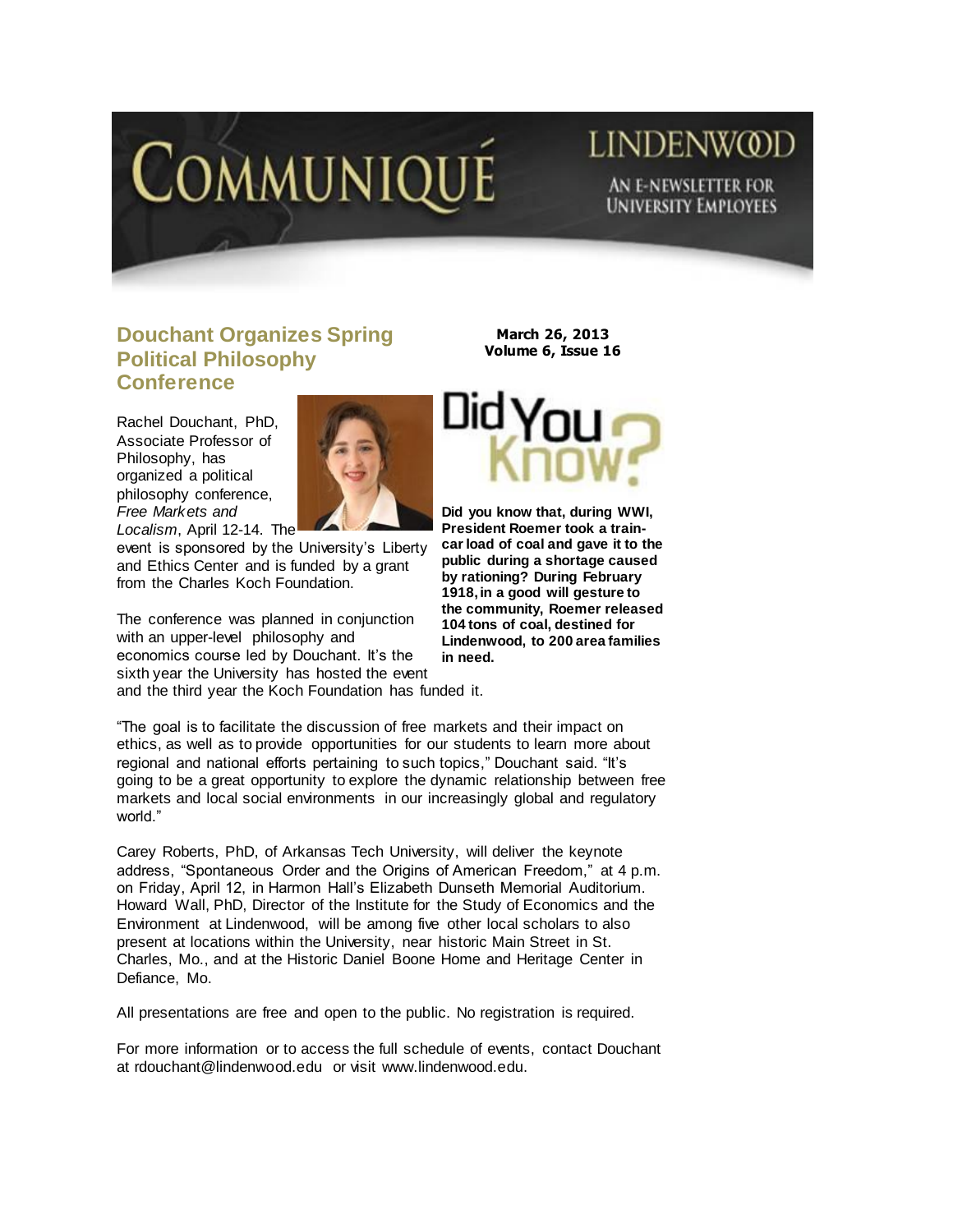## **Burns Receives Prestigious Coaching Award**

Robert W. Burns, PhD, Director of the Debate Program and Adjunct Professor in the Department of Communications, has received the 2013 Dick Stine Coaching Award.

The prestigious award was established to honor the founder of the National Junior Division Debate Tournament, Dick Stine, and is presented to an individual who shows a strong commitment to junior and novice debate by advancing participation in the past year.



Burns was not anticipating the honor.

"I am humbled because others who have received the award in past years are coaches whose excellence I aspire to imitate," he said. "It's fantastic that more established programs are noticing the work that Lindenwood has done. This honor is a reflection of how hard our students have worked, the experience and wisdom of my assistant coach, Ravi Rao, and the support of the entire Lindenwood community."

In addition to leading the Lions debate program, Burns has also worked with the St. Louis Urban Debate League in an effort to draw new individuals to the activity.

The Lindenwood debate program was established in February 2012, and the team began competing this past fall. Burns has headed the team since its inception.

## **Thouvenot Heads Up Educator Resource Fair**

Frank Thouvenot, PhD, Assistant Professor and Sponsor of the Kappa Delta Pi Educator Honor Society in the Lindenwood School of Education, has organized an Educator Resource Fair from 3 to 6 p.m. on Tuesday, April 16, in the Anheuser-Busch Leadership Room of the Spellmann Campus Center. The free event will showcase a variety of local organizations and the supplemental resources they offer to local educators.



"Teachers, pre-service teachers, scout leaders, and parents are invited to come and discover the fabulous resources available for educators and youth group organizers," Thouvenot said. "Attendees can learn about the wide range of educational materials that are available from museums, cultural institutions, and other organizations through the Resource Center Network."

More than two dozen groups are expected to be represented at the event. Confirmed participants include the World Aquarium, Challenger Learning Center-St. Louis, the Missouri Botanical Gardens, the Saint Louis Zoo, and more.